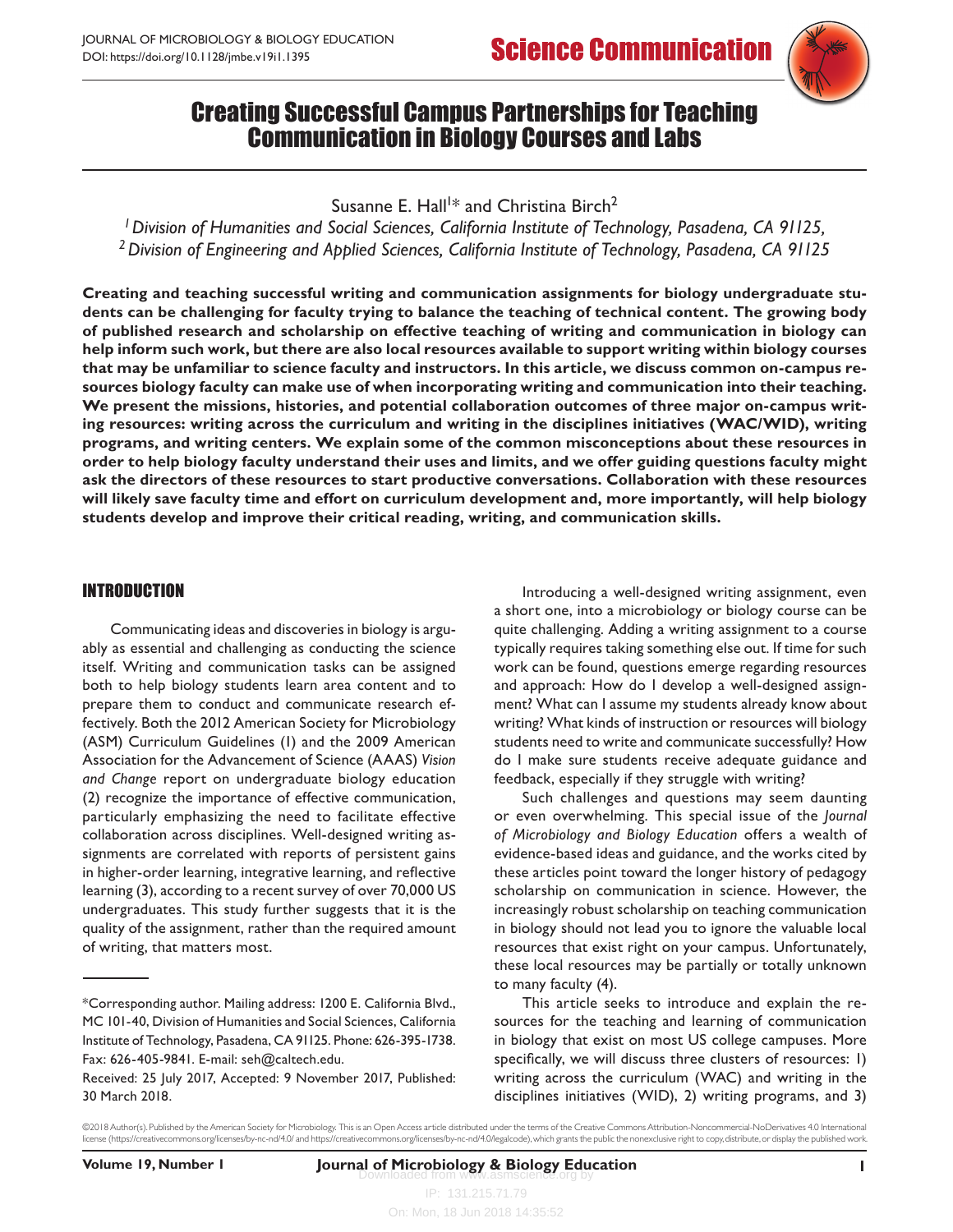writing centers. Since these resources are typically housed outside of biology departments and science divisions, they may be unfamiliar to biology faculty who could benefit from them. Our goal is to help you understand what to expect and how to maximize what you and your students get out of each possible collaboration. In what follows, we detail the missions, histories, and approaches of each resource. Table 1 summarizes these characteristics and presents specific possible outcomes of collaborations between biology faculty and these resources.

#### WRITING ACROSS THE CURRICULUM AND WRITING IN THE DISCIPLINES INITIATIVES

Many universities and colleges have formal or informal initiatives to promote the teaching of academic writing in a diverse array of classes. Often, these initiatives have directors or consultants whose job responsibilities include collaborating with faculty on writing assignment design and implementation. A study of the prevalence of these programs from 2006 to 2008 revealed that 51% of US colleges had such a program and 27% had plans to build one (16). Broadly speaking, such programs have gone through three major stages: 1) the grant-funded workshop model of the 1970s and 1980s, 2) the institutionalized writing-intensive coursebased model of the 1980s and 1990s, and 3) the practice of embedding writing in as wide an array of courses as possible, which began in the 2000s and continues to develop today (17). These initiatives share the goal of promoting student writing in more courses, but their names denote different emphases. We will discuss "writing across the curriculum" and "writing in the disciplines" programs in more detail.

Writing across the curriculum programs emphasize the need for students to write throughout their coursework. These programs prioritize writing as a tool for active learning, and they often encourage the inclusion of writingto-learn assignments in which the process of writing is important for learning, but the written product itself is less meaningful. Randy Moore's work from the mid-1990s offers more detailed explanations and evidence supporting this approach in science courses (18) as well as specific descriptions of how it can be incorporated into biology courses (8).

Writing in the disciplines (WID) programs, in contrast, emphasize the final product of writing and seek to help students gain mastery in the specific genres that characterize professional scholarly communication in a field. Instead of writing-to-learn, they emphasize writing-as-professionalization. These programs are attuned to the ways disciplinary values, habits of mind, research questions, and methods manifest themselves in the types of writing produced in that field. They take seriously the idea that in teaching students to write like biologists, we teach them to think like biologists, and this is not incidental to their education. Writing in the disciplines programs encourage content-area experts, rather than outside lecturers, to teach writing, seeing their fluency in disciplinary discourse as fundamental to this task. An exemplar of the WID philosophy can be found in Moskovitz and Kellogg's explanation of how to effectively assign writing in laboratory courses (19).

The primary goal of WAC/WID professionals is to help faculty successfully design and implement writing assignments in a wide variety of courses. The 2014 statement of WAC Principles and Practices, which elaborates on the history and goals of these initiatives, exemplifies the current tendency toward blending the two approaches. Directors of these programs are highly motivated to see that writing is not just assigned to students, but that it is also effectively taught. This can make them incredibly valuable interlocutors. They should be familiar with the most common challenges that an instructor assigning writing in a science course will be negotiating and with a host of ways to navigate them. They may have access to models of similar assignment materials or activities you can adapt or use as inspiration, and they are likely to know who on your campus is doing similar work in the classroom. At your invitation, these experts will typically be willing to review your course materials and anticipate the problems you may have before you encounter them.

Writing across the curriculum and writing in the disciplines faculty and staff may be in varied locations and have a variety of disciplinary backgrounds. Many formal WAC/ WID programs will be housed in a writing or English department, but they could also be attached to a writing center or housed in an academic dean's or provost's office. The faculty and staff in charge of these initiatives may have PhDs in rhetoric and composition (also called writing studies), having trained to do research and teaching in exactly this area. Others will have come to this work after advanced training in some other field. Some are scientists or engineers who have become interested in pedagogy and communication. You are likely to find them eager to learn about your own experiences with and understanding of communication in your field, and your collaboration may well begin with such a discussion. The level of collaboration offered can vary as well. Many WAC/WID colleagues will be willing collaborators on developing assignments or other course materials, while others may prefer to restrict their support to offering feedback on materials you develop. What should be true regardless of their location and background is that they will be excited to understand and support your efforts to teach writing to biology students and able to connect you with varied resources to support those efforts.

1For us, and for most colleagues you will meet whose work focuses on the teaching and learning of writing, the term "academic writing" is a capacious one, including both the classroom assignments given to students and the research-related writing on which that classroom writing is often modeled. It is inclusive of types of writing as diverse as argumentdriven essays, review articles, lab reports, posters, journal articles, book chapters, technical reports, grant proposals and progress reports, and abstracts. At institutions with law, business, medical, or other professional schools, the genres in which professionals and students in those fields write may also be referred to as academic writing.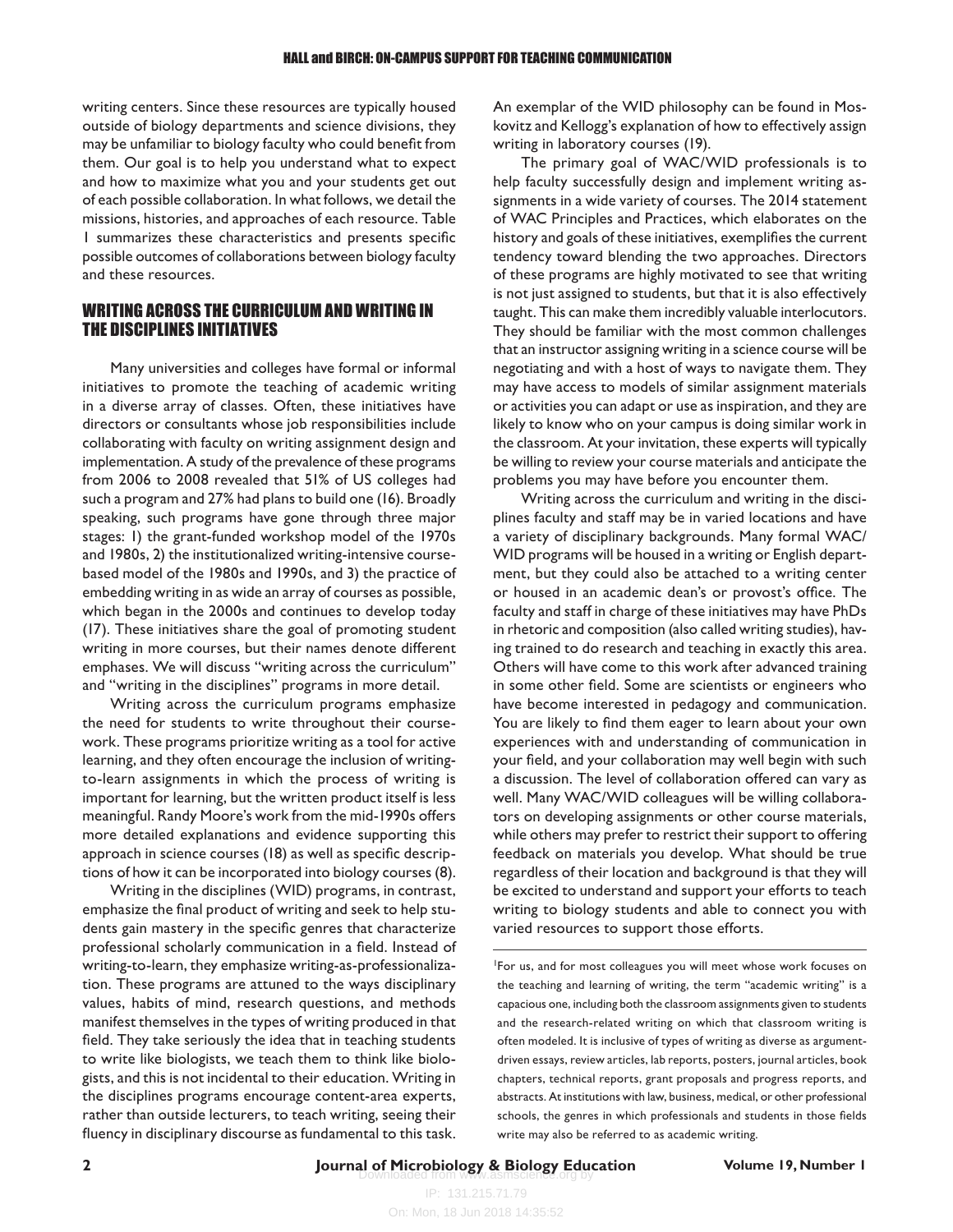#### HALL and BIRCH: ON-CAMPUS SUPPORT FOR TEACHING COMMUNICATION

| <b>Resources to Support</b><br>the Teaching of<br>Communication | <b>Basic Mission</b><br>of Program                                                                                                              | <b>Examples of Possible Outcomes of Collaboration with Faculty</b><br>and Staff in Each Program                                                                                                                                                                                                                                                                                                                                                                                                                                                                                            |
|-----------------------------------------------------------------|-------------------------------------------------------------------------------------------------------------------------------------------------|--------------------------------------------------------------------------------------------------------------------------------------------------------------------------------------------------------------------------------------------------------------------------------------------------------------------------------------------------------------------------------------------------------------------------------------------------------------------------------------------------------------------------------------------------------------------------------------------|
| Writing across the<br>curriculum (WAC)                          | Promotes assigning<br>writing as a part of<br>active learning across all<br>disciplines and courses                                             | Helping with developing new writing assignments to encourage active learning,<br>such as 1) short, reflective writing assignments throughout a course to facilitate<br>learning of complex topics in microbiology (5) or 2) a mini-review article addressed<br>to a non-expert reader, to give students practice in identifying critical issues and<br>putting complex biological concepts in clear, accurate terms (6)<br>Assisting effective incorporation of more reading into a biology course as models<br>of academic writing (7) and/or popular writing about biology (8, 9)        |
| Writing in the<br>disciplines (WID)                             | Encourages formal<br>writing assignments that<br>anticipate or mimic the<br>real communication<br>scholars and professionals<br>do in the field | Developing strategies for giving more effective feedback for biology writers (10)<br>Helping create a new (or improve an existing) assignment to teach biology-<br>specific discourse in lab reports (11) or oral scientific presentations of research<br>projects (12)<br>Introducing models for incorporating peer review in the professional style of a<br>$\bullet$<br>biological manuscript submission to improve student writing and increase under-<br>standing of research communication (13)                                                                                      |
| Writing programs                                                | Aim to introduce<br>students to academic<br>writing and discourse                                                                               | Gaining a better understanding of how/whether students are taught visual rhetoric<br>in first-year writing, so that a discussion of designing effective biology figures builds<br>on students' existing knowledge<br>Understanding what training students have in narrative writing, so that a discussion<br>of how and why scientists tell stories can help students differentiate scientific and<br>humanistic approaches to narrative                                                                                                                                                   |
| <b>Writing centers</b>                                          | Support students as<br>they work on varied<br>writing projects across<br>their college careers                                                  | Developing a partnership with a writing fellows program that brings trained peer<br>tutors into a course to assist students with a writing assignment (14) such as a<br>lab report $(11)$<br>Participating in tutor training and providing model biology papers to a writing<br>center director, so that writing center tutors are well prepared to successfully<br>assist your students (15)<br>Having writing center staff develop and lead in-class or supplemental instructional<br>workshops to give students an understanding of biology-specific genres, audi-<br>ences, and styles |

| TABLE I.                                                                                            |
|-----------------------------------------------------------------------------------------------------|
| Overview of resources for teaching and learning communication and potential collaboration outcomes. |

### WRITING PROGRAMS

One of the most fundamental questions we ask ourselves when designing any course will always be: what can I expect my students to already know on Day 1? Answering the question about prior knowledge is more complex when it comes to teaching writing and communication, but research suggests that biology instructors benefit from having explicit information about students' prior knowledge about communication and actively working to build on that knowledge (20). Research shows that faculty often take for granted that the knowledge, skills, and habits of mind that students have developed as writers and speakers in prior coursework will easily and automatically transfer into their work inside new contexts, including new disciplinary contexts. This common assumption of automatic transfer has been proven wrong by education researchers for over a century (21), and knowledge about communication is no exception. Recent studies of transfer of knowledge about academic writing show that it is neither automatic nor simple and that transfer should be actively facilitated by teachers at both ends of the transfer (22–24). One step teachers can take to establish reasonable expectations of their students' writing and communication skills is to explicitly discuss their prior experiences as writers with them or ask them to respond to a survey on that topic prior to the start of the course. You might consider seeking the following information from your students:

- Does the student have prior instruction about or experience with a particular genre of academic writing that will be featured in this course?
- What are the student's self-assessed writing and communication strengths and limits?
- What goal(s) do students have for themselves as communicators in their field?
- What writing skills do students value and/or expect to use in their future careers?

## **Volume 19, Number 1 19, Number 1 <b>3 Journal of Microbiology & Biology Education 19, Number 1 3 3**

IP: 131.215.71.79 On: Mon, 18 Jun 2018 14:35:52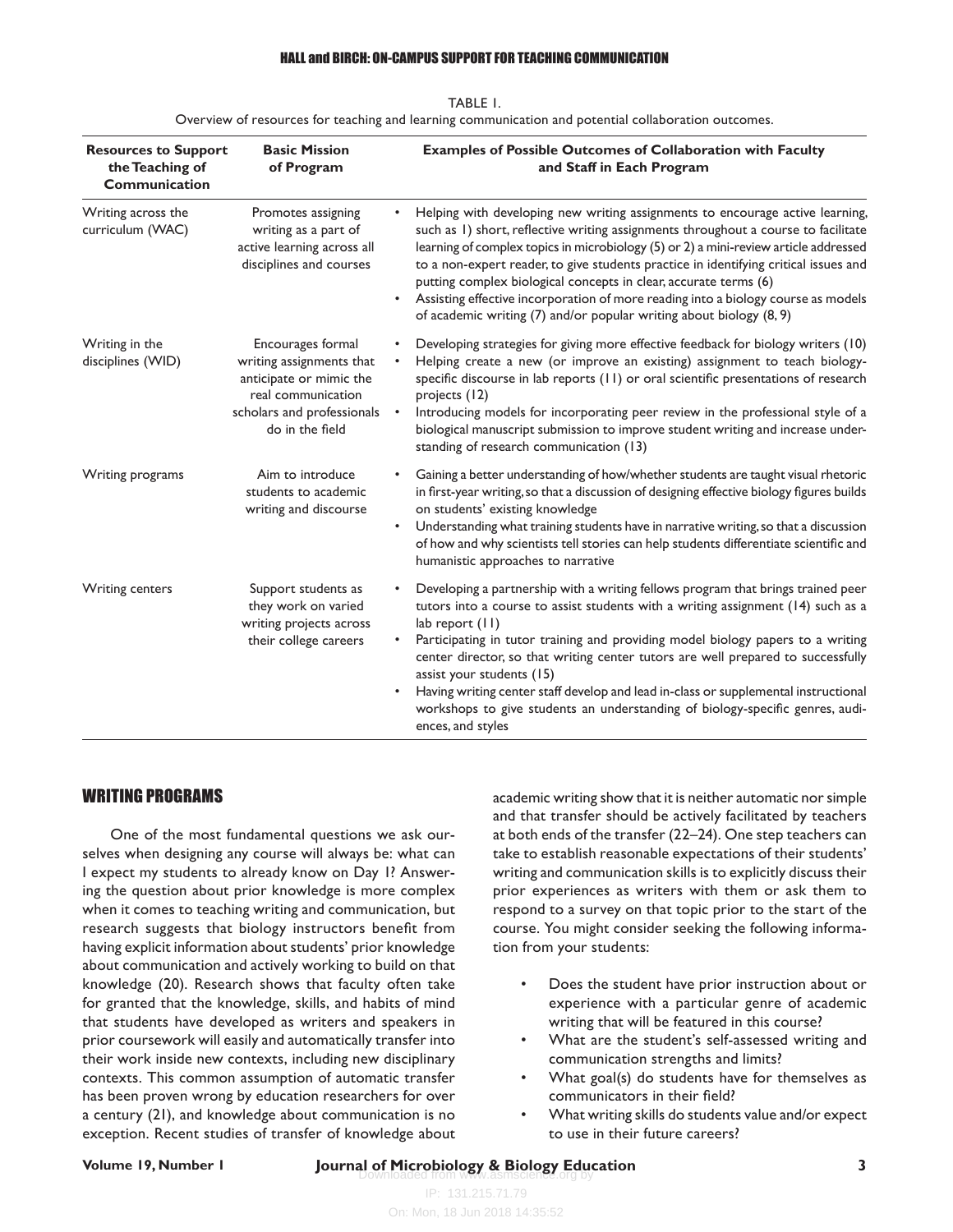These questions and student responses may also be useful in guiding course design. For example, a survey may reveal that students are not familiar with the lab report genre or, more likely, that they do not appreciate the parallels between a lab report and a scientific journal article. In this case, the instructor might choose to build in time in the syllabus for explicit discussion of the importance of a lab report as practice for future communication in the field's accepted discourse (11).

In addition to talking with and surveying your students about what they know regarding academic communication, we encourage biology instructors to reach out to directors of campus writing programs to learn more about those programs' goals and approach to teaching communication. Here, we use "writing program" to refer to an organized curriculum designed to teach writing to undergraduates, most commonly administered in an independent writing department or an English department. The National Census of Writing reports that 96% of four-year colleges in the United States have a first-year writing requirement, the hallmark of most writing programs, and most campuses designate a writing program director who oversees these courses. These directors are most likely located within an English or rhetoric and composition department, though some schools have independent writing programs. Such an overture can do a great deal to surface your own assumptions and prevent failed assignments.

Currently, there are many competing approaches to teaching first-year writing. In some programs, the course may look much like an English course in which students study literary essays and attempt to write such essays themselves. Some programs take a rhetorical approach, teaching students rhetorical theories and asking them to apply them to a set of texts that varies widely by context. Other approaches attempt to teach disciplinary writing from the start, offering students a choice of very different first-year writing courses with varied disciplinary foci and corresponding writing assignments. Some newer approaches, like those based on the pedagogical movement called "writing about writing" and those emphasizing multimodal composition, will be significantly different still. A detailed discussion of these theories is outside the scope of this paper, but those seeking further details can consult Tate *et al.*'s *A Guide to Composition Pedagogies* (25). It is really your local program that will matter to you, so we encourage you to reach out to the directors of this curriculum on your campus with specific questions. We suggest the following:

- What critical reading, writing, and library research skills can I expect my students to have gained in their previous courses?
- What are some important aspects of academic communication these courses are not able to address?
- Do students learn anything specific about academic writing in the sciences in these courses?
- What writing experiences and knowledge might I be expecting my students to already have that they are actually unlikely to have gained from prior coursework?
- What would you recommend I do to help students connect their prior learning about academic communication to the learning they will do in my class?

Going into this conversation, you should be aware that many writing program directors are used to fielding complaints from colleagues that "our students can't write" and being asked to account for students' failures. The fact that first-year writing courses tend to frustrate many stakeholders is well understood by those who direct these programs (26). The reality these directors confront is that no course can directly prepare a student to write the grant proposal the biologist assigns, the public policy white paper a political scientist assigns, the artist's statement that a studio art professor assigns—the list goes on. Students often appear not to be able to write because they have not yet been introduced to a particular genre of writing, the intellectual situation that calls for that writing, and the audience that reads such texts. So, in entering this conversation with these colleagues, we advise that you begin in a positive way, making clear that you are interested in ensuring your teaching builds successfully on their work with students.

Understanding your students' existing knowledge of academic communication yields direct benefits for your teaching. It enables you to design a writing assignment that is challenging but not overwhelming. It gives you access to students' vocabulary for discussing academic communication, so you can build on key concepts they know and introduce new ideas in a way that will make sense. It also helps you anticipate what kinds of instruction or scaffolding students may need to successfully complete an assignment. Finally, it will aid in establishing a clear, fair rubric or grading standards for the work. Overall, knowing what your students know about academic writing can help prevent a failed assignment that frustrates both instructor and students.

#### WRITING CENTERS

Even when you have designed an assignment that is welltailored to your learning goals and your students' knowledge of academic writing, you still face the challenge of bringing students through the process of successfully completing the assignment. In this task, collaboration with a campus writing center can be a great asset. Writing centers are traditionally student-facing organizations that aim to help writers navigate varied writing tasks. They help students primarily through one-to-one tutoring, though in most cases, this is not the sole resource they offer. And while writing centers happily help your struggling students, their mission is almost always to help *all* writers improve their work.

One of the foundational texts in writing center studies, cited in nearly one-third of articles in the field's flagship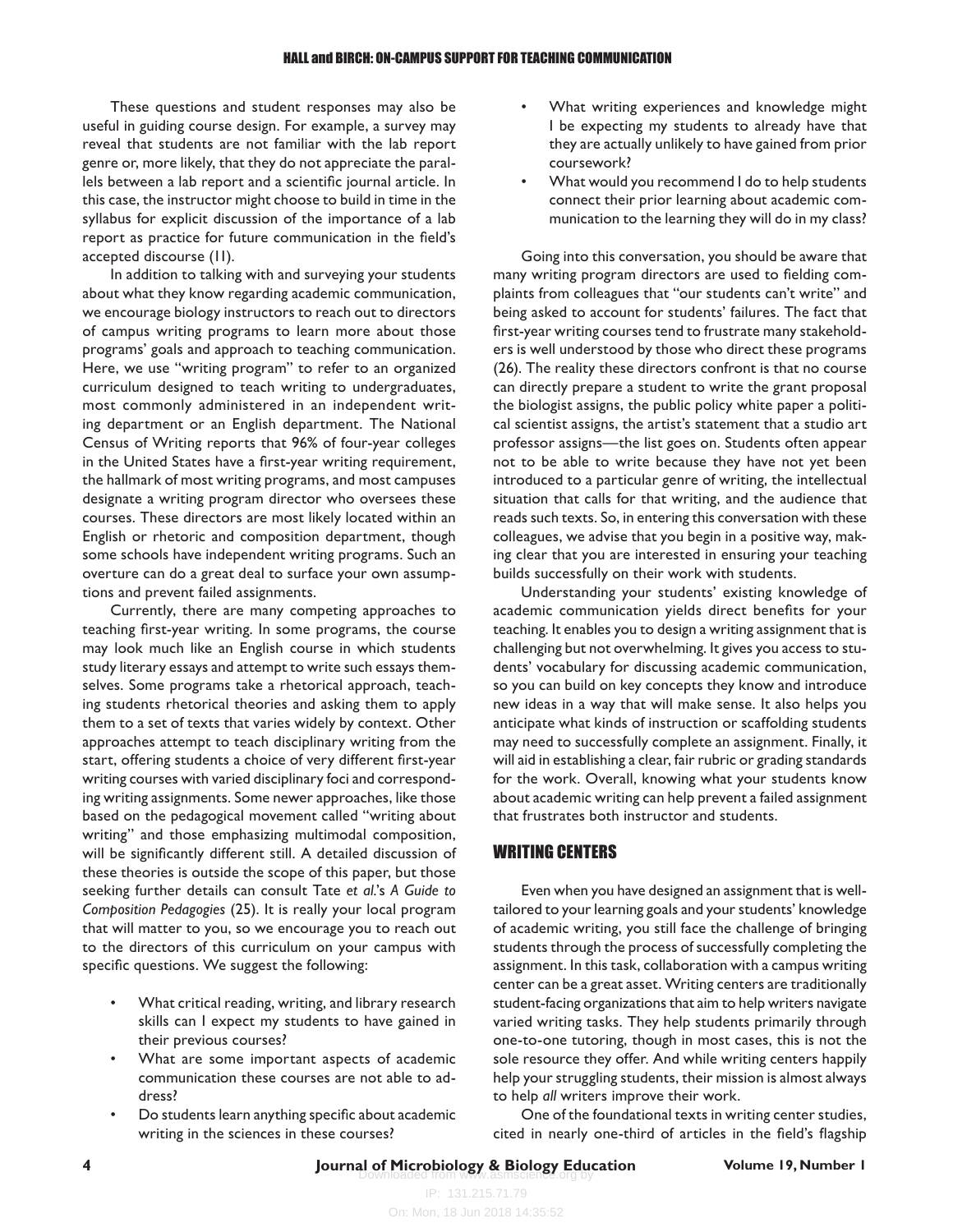journal (27), is Stephen North's "The Idea of a Writing Center" (28). North contends that many of his colleagues misunderstand the writing center's mission and attempts to clarify the key principles than animate most centers. The most common misconception about writing centers is that they are editing services focused on grammar and citation. This thinking leads faculty to send students to the writing center when their writing has significant sentence-level errors in order to have it "fixed." Few writing centers take an editing approach, however. As North put it, "our job is to produce better writers, not better writing" (28). The vast majority of writing centers are guided by this active-learning orientation. In other words, writing center tutorial sessions typically seek to engage students in supportive, dynamic conversations so that students can improve their own writing.

This does not mean a writing center tutor will not point out or explain how to correct a particular error in a paper. Rather, it means that the emphasis of the conversation is on teaching rather than editing. Even a successful tutorial session may leave many problems "unfixed," with the expectation that writers apply learning from the session to revise their own work, and, when appropriate, that writers return for subsequent discussions. Most writing centers also emphasize the agency of the writer, asking writers to set the agenda for the conversation, which may mean that areas of a text that the tutor knows need work are not the focus of conversation. Many tutors will direct the writer's focus toward "higher-order concerns" like organization, understanding and addressing an intended audience, and the presentation of argument before attending to "lower-order concerns" like grammar and clarity. Each writing center will have a different philosophy and corresponding training about how "directive" or "non-directive" tutors should be.

Other misconceptions exist about writing center staff. Some faculty assume the tutors know everything about writing in all fields, while others assume they know little beyond basic grammar rules. The reality is that staffing of writing centers varies a great deal, and these differences affect the kinds of support they offer. Writing centers may exclusively employ peer undergraduate tutors, graduate student tutors, or professional tutors; many employ a mix of all three. In terms of disciplinary training, some centers are staffed entirely by tutors with majors or degrees in English or writing, while others employ tutors from a wide variety of disciplinary backgrounds, including social scientists and scientists. There is a long history in writing centers of viewing tutors as generalists who are trained broadly in academic discourse and prepared to respond meaningfully to any kind of academic writing. However, there is increasing acknowledgement that tutors can do more for writers when they understand the content, methods, and goals of the discipline of the writing (29). We advise that you inquire about the level, disciplinary background, and training of the staff at your center and set your own and your students' expectations accordingly. You might consider offering, if you are willing, to be part of helping to train the center's staff for working with writers in biology and with your students in particular.

Many writing centers do more than tutor. They may offer original resources on their websites and hold workshops and presentations for students in their centers. Some centers collaborate with faculty to develop materials or workshops tied to a specific class. Another common resource housed in writing centers is a "writing fellows" program, which embeds highly trained tutors into specific courses so that the tutor can help support the writers in that particular class. Writing center directors and staff are typically keen, as resources allow, to develop new programs and workshops in response to student or faculty need. Thus, we encourage you to talk with a writing center director not only about the center's approach to tutoring, but also about the other resources they have, or can develop, for your students.

#### **CONCLUSION**

While every university and college is unique, we have sought to characterize the most common campus resources that will be of use to biologists incorporating writing and communication into their teaching. Some campuses may lack one or more of these resources, while others may have resources beyond those described here. Though it takes some initial effort to make these inquires and build new relationships outside your department, over time these collaborations are very likely to save you time and energy. More importantly, they will help us produce a generation of biologists who are keen critical readers, clear writers, and compelling speakers.

#### ACKNOWLEDGEMENTS

The authors declare that there are no conflicts of interest.

#### REFERENCES

- 1. Merkel S, Reynolds J, Hung K, Smith H, Siegesmund A, Smith A. 2012. American Society for Microbiology recommended curriculum guidelines for undergraduate microbiology education. American Society for Microbiology, Washington, DC.
- 2. American Association for the Advancement of Science. 2011. Vision and change in undergraduate biology education: a call to action: a summary of recommendations made at a national conference organized by the American Association for the Advancement of Science, July 15–17, 2009. Washington, DC.
- 3. Anderson P, Anson CM, Fish TM, Gonyea RM, Marshall M, Menefee-Libey W, Paine C, Blake LP, Weaver S. 2017. How writing contributes to learning: new findings from a national study and their local application. Peer Rev 19. www.aacu.org/ peerreview/2017/Winter/Anderson
- 4. Gladstein J, Fralix B. 2017. Supporting data-driven conversations about institutional cultures of writing. Peer Rev 19. www.aacu.org/peerreview/2017/Winter/Gladstein

### Downloaded from www.asmscience.org by **Journal of Microbiology & Biology Education Volume 19, Number 1 5**